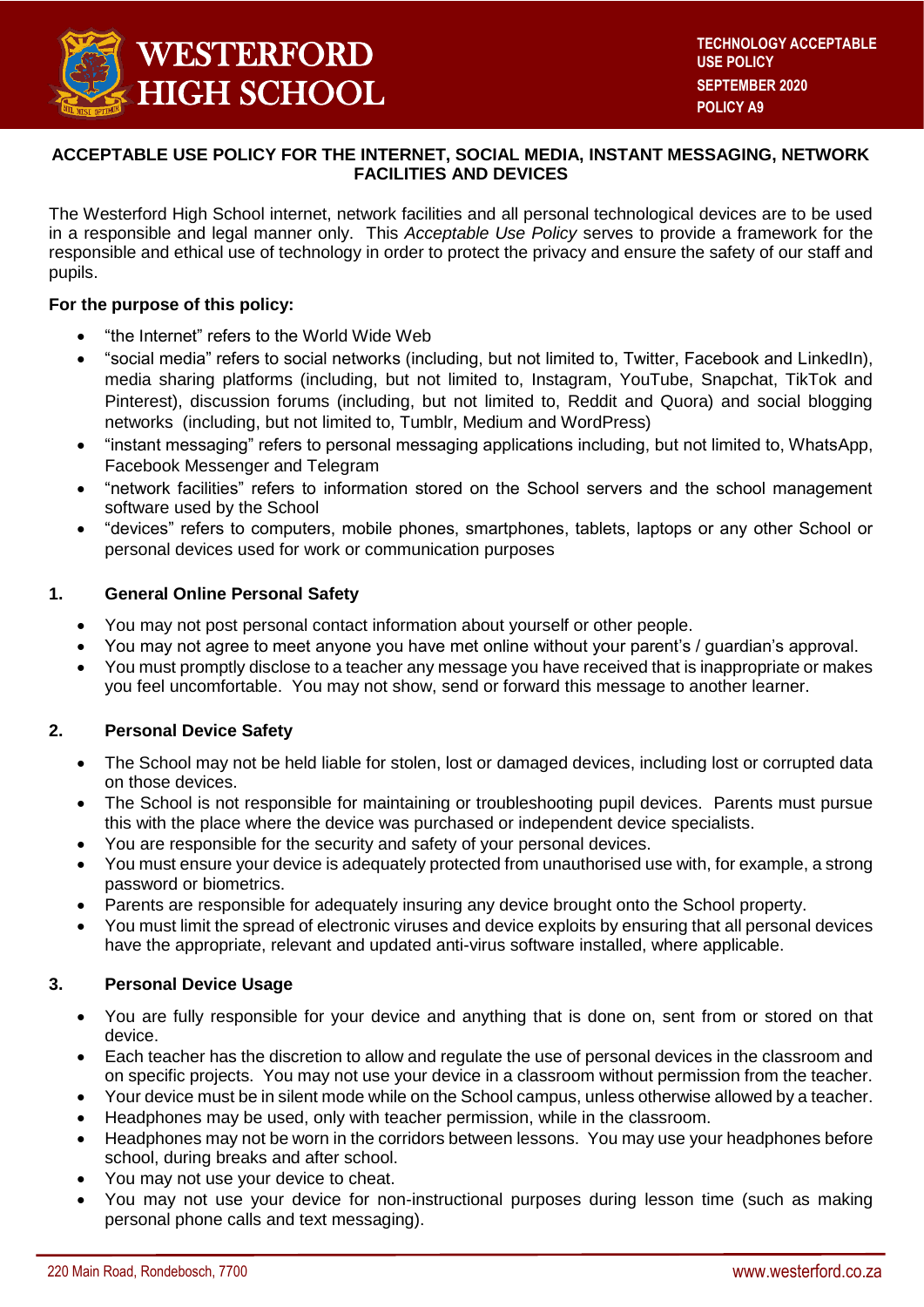

- You may not use your device to record, transmit or post unauthorised photographic images or video of a person or persons on campus during school hours or during school activities, unless given express permission by the persons involved.
- You may not tamper with staff computers or staff devices.

## **4. System Security**

- You may not attempt to gain unauthorised access to the Internet, the School computer network or the school management software used by the School.
- You are fully responsible for your account and anything that is sent from or stored in that account.
- You may not use another learner's account, log-in details, or password, or access another learner's files.
- You may not give your log-in details and password to another person.
- You may not print using another learner's account or Smart Card.
- You may not make any deliberate attempt to disrupt the computer system or destroy data by spreading computer viruses or by any other means.
- You may not eat or drink in the computer lab or near the printing facilities.
- During lesson time, you may only use the computer lab (and printing facilities) with written permission from a teacher and when it is not being used for teaching.
- You may not change settings (such as screen savers or backgrounds on school computers or laptops) on any School devices.

#### **5. Bandwidth and Resource Violations**

- You may not exceed your allocated weekly data.
- You may not send emails to the global list of learners or staff or groups without the express permission of a teacher.

#### **6. Plagiarism and Copyright Infringement**

- You may not plagiarise works that you find (either in digital or printed form). Plagiarism is taking someone else's ideas and presenting them as your own.
- You must respect the rights of copyright owners. Copyright infringement occurs when you reproduce work without permission that is protected by a copyright.
- You may not download, copy or store any files obtained through illegal means (such as torrent sites or "free sharing" sites).

#### **7. Inappropriate Access to Material**

- You may not access material that is profane, obscene or sexually explicit (pornography), or that advocates violence or discrimination towards others.
- If you have mistakenly accessed inappropriate information, you must inform a teacher immediately.

#### **8. Respectful Online Behaviour**

- Whether sending public or private messages, posting on social media or participating in online discussion or debate, you should take care with the language you use and share your views in a respectful, inoffensive and polite manner.
- Be cognisant of the fact that everything posted and commented on on social media, including instant messaging applications, is "published content" in the eyes of the law. The person who posted it, everyone who is a member of the group or followers of the poster, as well as everyone who read it, is part of the "chain of publication" and is responsible for it.
- Should you object to a post or message, you must immediately register your objection and distance yourself from it by stating that you do not condone the content of the post or message. A person who fails to act, remains in the "chain of publication" and is as liable as the person who created or shared the post or message.